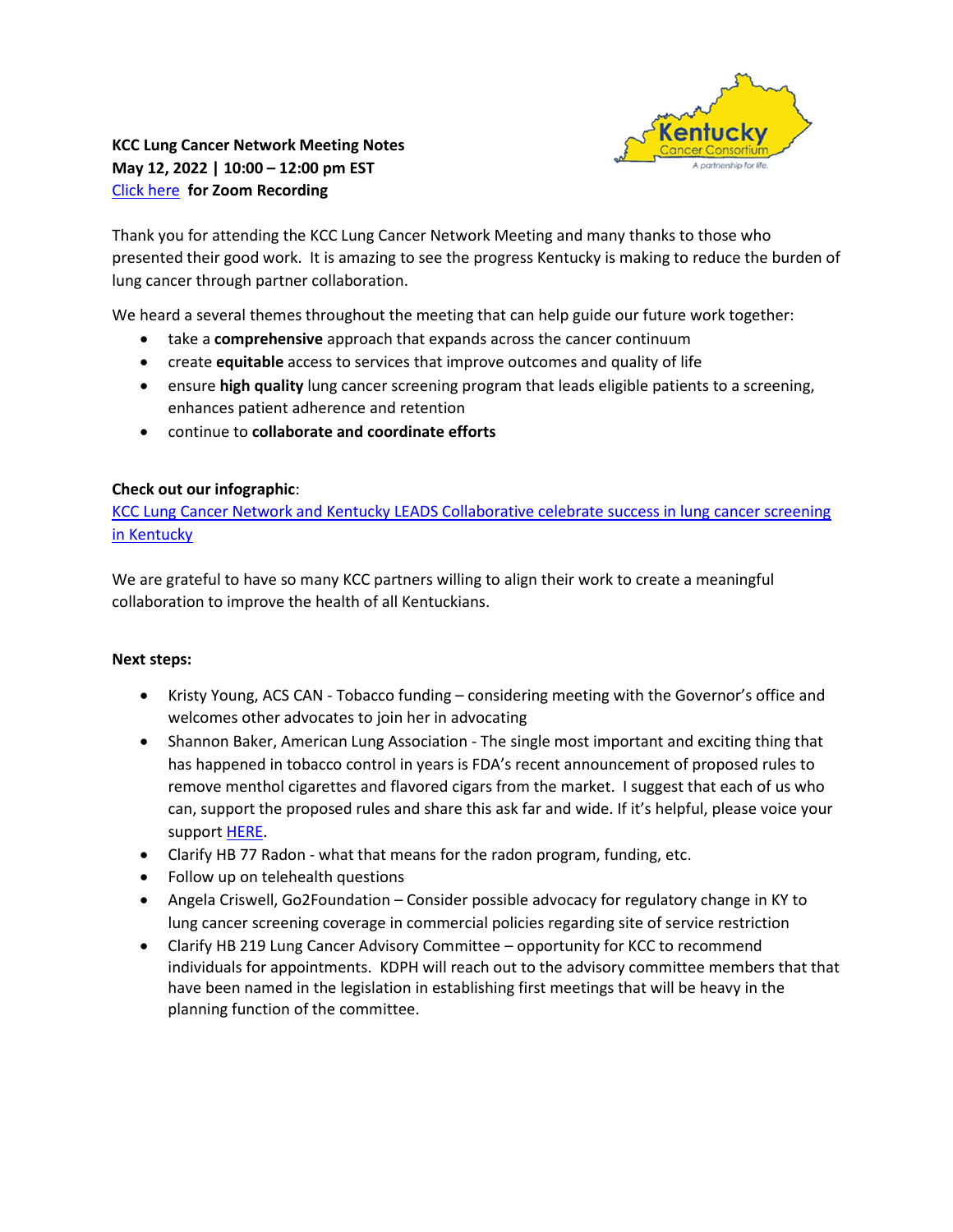#### **Resources**

**KCC Cancer Survivorship Series**  <https://www.kycancerc.org/2022/02/22/cancer-survivorship-series/>

**KY Cancer Needs Assessment** 

[www.KYCancerNeeds.org](http://www.kycancerneeds.org/) 

#### **UK Human Development Institute – Disability Program**

<https://www.wellness4ky.org/community-education/womens-health/> Lindsey Mullis: [lcpowe5@uky.edu](mailto:lcpowe5@uky.edu)

## **FACT SHEET: Biden-Harris Administration Announces 10 Million Households Enroll in Broadband Affordability Program, Thanks to Bipartisan Infrastructure Law**

[https://www.whitehouse.gov/briefing-room/statements-releases/2022/02/14/fact-sheet-biden-harris](https://www.whitehouse.gov/briefing-room/statements-releases/2022/02/14/fact-sheet-biden-harris-administration-announces-10-million-households-enroll-in-broadband-affordability-program-thanks-to-bipartisan-infrastructure-law/)[administration-announces-10-million-households-enroll-in-broadband-affordability-program-thanks-to](https://www.whitehouse.gov/briefing-room/statements-releases/2022/02/14/fact-sheet-biden-harris-administration-announces-10-million-households-enroll-in-broadband-affordability-program-thanks-to-bipartisan-infrastructure-law/)[bipartisan-infrastructure-law/](https://www.whitehouse.gov/briefing-room/statements-releases/2022/02/14/fact-sheet-biden-harris-administration-announces-10-million-households-enroll-in-broadband-affordability-program-thanks-to-bipartisan-infrastructure-law/) 

**Center for Connected Health Policy--offers state-by-state information on telehealth policies.** Click here to link to Kentucky's page[: https://www.cchpca.org/kentucky/](https://www.cchpca.org/kentucky/) 

#### **Purdue Data Analysis**

https://pcrd.purdue.edu/data-analysis/tools/ and a new modeling approach discussed at <https://www.williamrinehart.com/2022/broadband-mapping-machine-learning/>**UK College of Nursing,** 

#### **BREATHE**

<https://www.uky.edu/breathe> Get our KY Center for Smoke-Free Partner e-Newsletter[: kcsp00@lsv.uky.edu](mailto:kcsp00@lsv.uky.edu)

## **Kentucky Smoke-free Ordinance Database, Maps and Listings (updated April 1, 2022)**

[https://www.uky.edu/breathe/tobacco-policy/smoke-free-communities/Kentucky-Smoke-free-](https://www.uky.edu/breathe/tobacco-policy/smoke-free-communities/Kentucky-Smoke-free-Ordinance-Database)[Ordinance-Database](https://www.uky.edu/breathe/tobacco-policy/smoke-free-communities/Kentucky-Smoke-free-Ordinance-Database) 

**Tobacco Treatment Specialist Training**  <https://www.uky.edu/breathe/tobacco-treatment/tobacco-treatment-specialist-training>

**Policy Brief: Increasing Capacity for Tobacco Treatment with Medicaid Recipients** [https://www.uky.edu/breathe/tobacco-treatment/policy-brief-increasing-capacity-tobacco-treatment](https://nam04.safelinks.protection.outlook.com/?url=https%3A%2F%2Fwww.uky.edu%2Fbreathe%2Ftobacco-treatment%2Fpolicy-brief-increasing-capacity-tobacco-treatment&data=04%7C01%7CElaine.Russell%40uky.edu%7C55a18a140c6d44d59f4408d96982a263%7C2b30530b69b64457b818481cb53d42ae%7C0%7C0%7C637656832050142449%7CUnknown%7CTWFpbGZsb3d8eyJWIjoiMC4wLjAwMDAiLCJQIjoiV2luMzIiLCJBTiI6Ik1haWwiLCJXVCI6Mn0%3D%7C1000&sdata=uTzKLtJZ1nKB7LO9O5OB6xQyLMbx9Y4RpgOOdZvN82I%3D&reserved=0) 

**Just ASK Quality Improvement Project & Clinical Study** <https://www.facs.org/quality-programs/cancer-programs/pdsa-just-ask>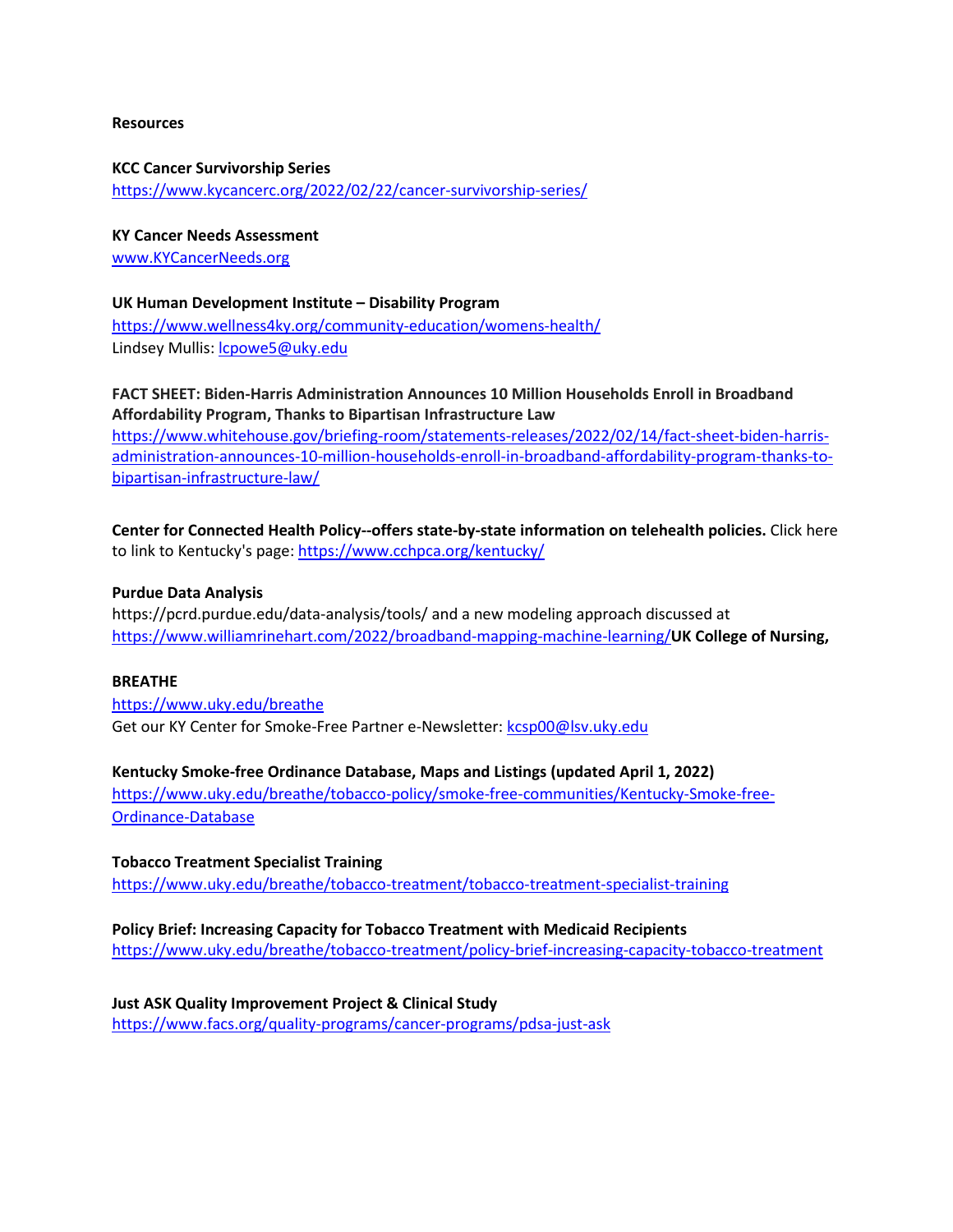## **[OPINION](https://www.courier-journal.com/opinion/) Courier Journal: How taking action to ban menthol cigarettes and flavored cigars saves lives: Opinion, Janie Heath, Ellen J. Hahn, Audrey Darville and Lovoria Williams**

**https**[://www.courier-journal.com/story/opinion/2022/05/12/taking-action-ban-menthol-cigarettes](https://www.courier-journal.com/story/opinion/2022/05/12/taking-action-ban-menthol-cigarettes-flavored-cigars-saves-lives/9728569002/)[flavored-cigars-saves-lives/9728569002/](https://www.courier-journal.com/story/opinion/2022/05/12/taking-action-ban-menthol-cigarettes-flavored-cigars-saves-lives/9728569002/) 

#### **Radon Report Card**

<https://aarst.org/report-card>

**[HB 77](https://apps.legislature.ky.gov/recorddocuments/bill/22RS/hb77/bill.pdf)** - **Radon Bill** The Kentucky House and Senate have both passe[d HB 77,](https://apps.legislature.ky.gov/recorddocuments/bill/22RS/hb77/bill.pdf) which repeals, reenacts, and amends Kentucky's Radon Certification Law, and Governor Andy Beshear has [signed the bill](https://kentucky.gov/Pages/Activity-stream.aspx?n=GovernorBeshear&prId=1260) into law. The bill, introduced at the initiative of the Kentucky Association of Radon Professionals, replaces the Kentucky Radon Program Advisory Committee with the Kentucky Board of Radon Safety; establishes the responsibilities and membership of the board; and attaches the board to the Department of Professional Licensing in the Public Protection Cabinet. The bill also changes the name of the Radon Mitigation and Control Fund to the Radon Control Fund and increases the cap on fines.

## **[HB219](https://nam04.safelinks.protection.outlook.com/?url=https%3A%2F%2Fclick.actionnetwork.org%2Fss%2Fc%2FmRNLFKyANPYkYXuUTzk_S_qlo9VxnBdUTrStH_LeIV7_hswQkx2tqF5GaCcf5c7O_Ne7mXFLtYifsEYL0X9PoZDustl0UsDLmGU1psfs258qaowjoRR8KTE2UKGYqe31j39pJm-QyPpgHC_jrXj9AIwWD6i1GyAjVlHTCOWjullUQfacaI24A4phECq_b34KIjPzLlHgDBPtKu1yK5CtLNPkCMBFjjEYi5nvWnMk_33PJDLyGxAzlGIF_lGEVXeyUs7Fkzxmxx21pth_B1muJl3lsksiB73RAp6-ceG_Wu4JrT1-J3BLL1OmEJXGV_K5Yc1lWe8BzxLXS7XOi-GAgm4qF7u9wZqPb_zTTA6EG5nUGCUE74kF7XexuIv77S-64ulJVbEyBUVCujXWNiU7meMmLXzBnbZsb7Bcg7s599o7ZmuTwITqqTlrveixkBX62_pVJL2zDWBvZSbZEINZ7LRnt1PdcLWMgmzK9pU_wIHUSq7deGb53-DPylztmWkCaCX40azrVcLGBc5GSQlNmFCbJ75m3lJO9Twe_F9lJTZeJlKnmGvoNc64C4QWDOEN5xKW1YzKA6mAH9ucoxvllSVilAho00mRwixlGSnFQZR1mIUjwIlPb_Dpr-_myTbpc_ccgUuyjCgohOuvQz2mUQRDuEEaVgpD0FuCRjl2PtXKEzSssXgp_YjbjDzdZY5CAjaq6OgwBIwdZ_Ca1w7wppCs4niY7g-nZdNCaLLWrBoyWUXNftLX78SJJuup0Anv7Y7QauG85ryKf9DSUJCGwmClp-yuOutWIVHOtqxhpthsImwrMs4cJyC5uWGTCDgt4WLPtbdViHdURvwJlzJrd83hn4wBCLMu5Y2EnhgJiTisej84TMg-8GQfOqiQYCM9lG7ESf2rBFra2R8XLma3vr6GN8iTCOxHBu8prn9tQsU31IsiWOtWMU32VIAM9lL0PF94fH20MO0h9U9xHHQMrWh5f4HW_82S-SYadd2Rp6_EvxNTqORpOQGo4nzSgZYkKoyw6Pj1344PEuClomFdjw%2F3lj%2FNQYbkWm7Sg6y6vBwJZIaPw%2Fh41%2FaVezgl2vlmxzDL7Y2ctgidJ6_N8zNx9DeDnhMjS55TM&data=05%7C01%7Celaine.russell%40uky.edu%7C3fd6253758234d0c82cc08da27b65f76%7C2b30530b69b64457b818481cb53d42ae%7C0%7C0%7C637865961651520999%7CUnknown%7CTWFpbGZsb3d8eyJWIjoiMC4wLjAwMDAiLCJQIjoiV2luMzIiLCJBTiI6Ik1haWwiLCJXVCI6Mn0%3D%7C3000%7C%7C%7C&sdata=8vmh0%2B%2BtYmxyPagTmE%2BdIRvfYQiOucn%2B6UTyyCz4l5s%3D&reserved=0) -- Lung Cancer Screening & Prevention**

This bill establishes a Kentucky Lung Cancer Screening and Prevention Program, to be administered by the Kentucky Department for Public Health similar to Kentucky's Colon Cancer Screening model. Early detection of lung cancer improves both treatment and survival rates, and this bill creates the restricted fund and additional regulatory oversight necessary to significantly change the trajectory of Kentucky's poor lung cancer mortality rates.

#### **Lung Cancer Screening Guidelines**

**CMS** [https://www.cms.gov/newsroom/press-releases/cms-expands-coverage-lung-cancer-screening](https://www.cms.gov/newsroom/press-releases/cms-expands-coverage-lung-cancer-screening-low-dose-computed-tomography)[low-dose-computed-tomography](https://www.cms.gov/newsroom/press-releases/cms-expands-coverage-lung-cancer-screening-low-dose-computed-tomography)  **USPSTF** <https://www.uspreventiveservicestaskforce.org/uspstf/recommendation/lung-cancer-screening>

## **Person-first language recommendations**

[https://www.iaslc.org/iaslc-news/press-release/iaslc-releases-iaslc-language-guide-lexicon-healing-lung](https://www.iaslc.org/iaslc-news/press-release/iaslc-releases-iaslc-language-guide-lexicon-healing-lung-cancer-and-beyond)[cancer-and-beyond](https://www.iaslc.org/iaslc-news/press-release/iaslc-releases-iaslc-language-guide-lexicon-healing-lung-cancer-and-beyond)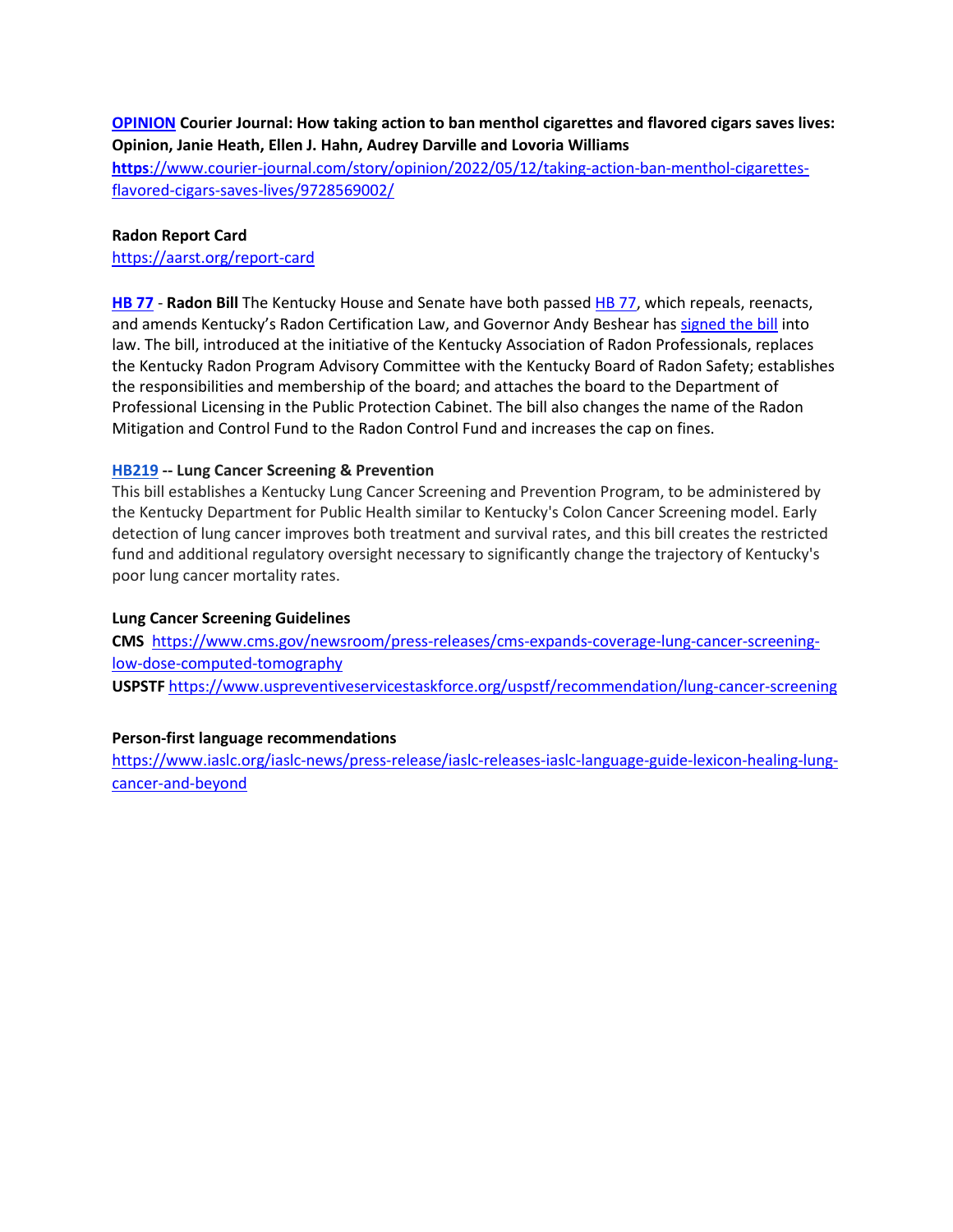## **KCC LCN Agenda, May 12 2022:**

| 10:00 am   | Welcome                                                                             |  |  |  |
|------------|-------------------------------------------------------------------------------------|--|--|--|
|            | Elaine Russell, Kentucky Cancer Consortium                                          |  |  |  |
| 10:05 am   | Lung Cancer Survivorship Update                                                     |  |  |  |
|            | KCC Survivorship Series, Jennifer Redmond Knight, KCC                               |  |  |  |
|            | KY LEADS Collaborative Lung Cancer Survivorship Program new RO1, Jessica Burris, UK |  |  |  |
| $10:15$ am | <b>Social Determinants of Health and Tobacco Data</b>                               |  |  |  |
|            | Todd Burus, UK Community Impact Office                                              |  |  |  |
| 10:30 am   | UK College of Nursing, BREATHE Update                                               |  |  |  |
|            | Ellen Hahn,                                                                         |  |  |  |
|            | Stacy Stanifer,                                                                     |  |  |  |
|            | Lee Ann Taylor                                                                      |  |  |  |
| 10:45 am   | <b>Tobacco Funding</b>                                                              |  |  |  |
|            | Kristy Young, ACS CAN                                                               |  |  |  |
| 10:50 am   | <b>Radon Policy Updates</b>                                                         |  |  |  |
|            | Kyle Hoylman, Protect Environmental and the KY Association of Radon Professionals   |  |  |  |
| 11:00 am   | <b>Stretch Break</b>                                                                |  |  |  |
| $11:05$ am | <b>Lung Cancer Screening Data</b>                                                   |  |  |  |
|            | Todd Burus, UK Community Impact Office                                              |  |  |  |
| $11:10$ am | Lung Cancer Screening Guidelines and Insurance Coverage                             |  |  |  |
|            | Angela Criswell, Go2Foundation                                                      |  |  |  |
| 11:25 am   | Kentucky Health Collaborative Lung Cancer Initiative                                |  |  |  |
|            | Tim Mullett, KY LEADS Collaborative                                                 |  |  |  |
|            | Andrea Slone, Kentucky Health Collaborative                                         |  |  |  |
| 11:35 am   | HB 219 Lung Cancer Screening Advisory Board                                         |  |  |  |
|            | Tim Mullett, UK MCC                                                                 |  |  |  |
|            | Jack Hillard, KY Cancer Foundation                                                  |  |  |  |
|            | Shannon Baker, American Lung Association,                                           |  |  |  |
|            | Elizabeth Goode, KDPH                                                               |  |  |  |
|            |                                                                                     |  |  |  |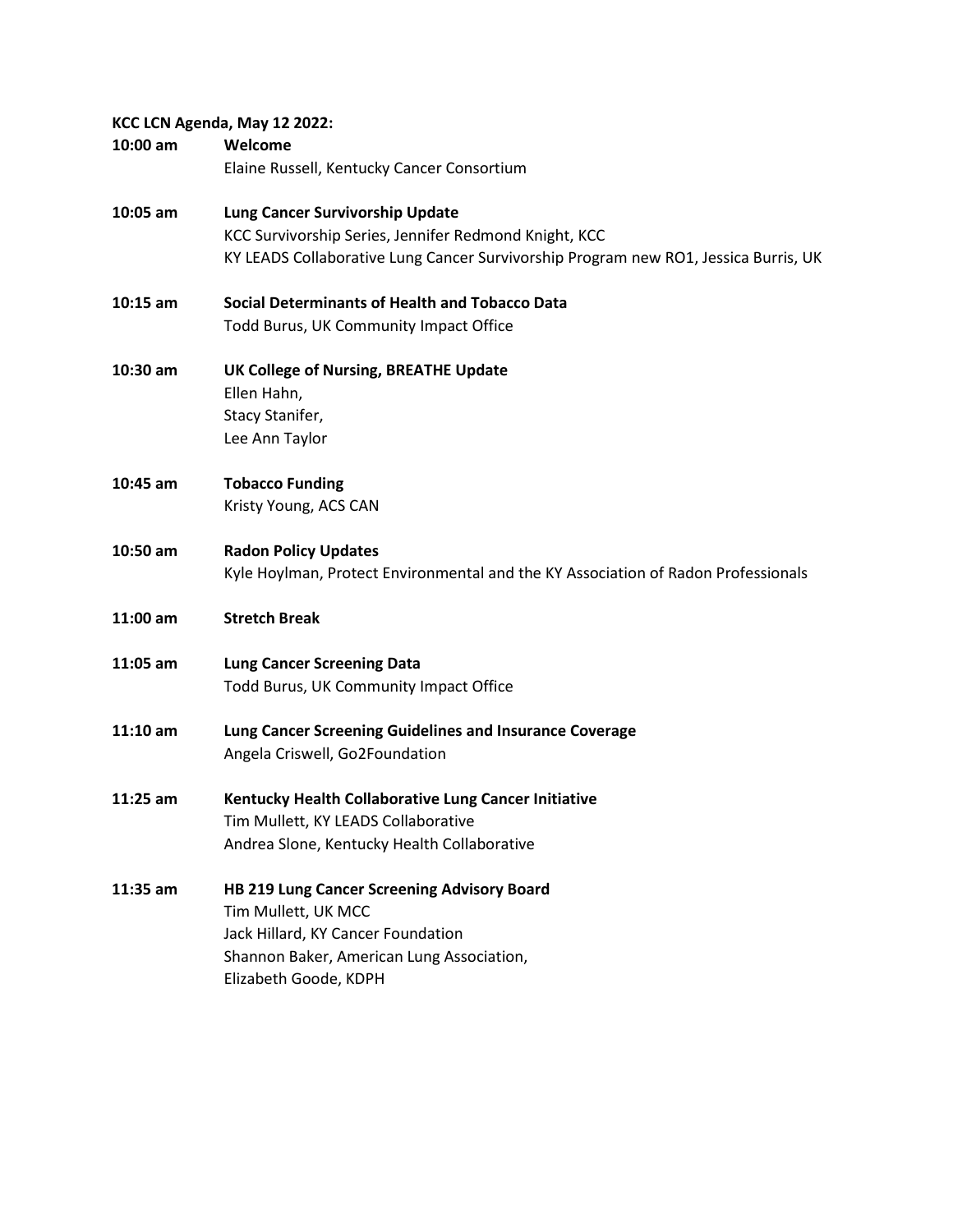# In attendance

|                  | <b>Name</b>  |                                               |
|------------------|--------------|-----------------------------------------------|
| <b>Last Zoom</b> | Zoom         | Organization                                  |
| Schroeder        | Ellen        | <b>ACS</b>                                    |
| Young            | Kristy       | <b>ACS CAN</b>                                |
| McIntire         | Kelly        | Aetna Better Health of Kentucky               |
| <b>Baker</b>     | Shannon      | American Lung Association                     |
| Powell           | Sandra       | <b>Anthem Medicaid</b>                        |
| Hasty's          | <b>Derek</b> | AstraZeneca                                   |
| Sturgeon         | Kelly        | AstraZeneca                                   |
| Colvin           | Charles      | <b>Baptist Health</b>                         |
| Labbato          | Crystal      | <b>Baptist Health Louisville</b>              |
| Harris           | Cary         | <b>Bristol Myers Squibb</b>                   |
| Studts           | Jamie        | <b>Colorado University</b>                    |
| Adams            | Allison      | Foundation for a Healthy Kentucky             |
| Kasey-Houlette   | Judy         | Friend for Life                               |
| Luckett          | Marcia       | Genentech, Inc                                |
| Harrison         | Miranda      | Georgetown Community Hospital                 |
| Criswell         | Angela       | GO2 Foundation for Lung Cancer                |
| Mohon            | Robin        | GO2 Foundation for Lung Cancer                |
| <b>Bess</b>      | Rudy         | Hope Light Foundation                         |
| <b>Beckett</b>   | Amanda       | KCC                                           |
| Jones            | Kate         | KCC                                           |
| Knight           | Jennifer     | KCC                                           |
| Wagner           | Kristian     | KCC                                           |
| Russell          | Elaine       | KCC                                           |
| Russell          | <b>Jeff</b>  | <b>KCP</b>                                    |
| Westbrook        | Elizabeth    | <b>KCP E</b>                                  |
| Combs            | Angela       | <b>KCP E</b>                                  |
| Pauley           | Tonya        | <b>KCP E</b>                                  |
| Rogers           | Mindy        | <b>KCPE</b>                                   |
| Schneider        | Mary         | <b>KCPE</b>                                   |
| Padgett          | Wynona       | <b>KCP E</b>                                  |
| Wallace          | Khadijah     | <b>KCP E</b>                                  |
| Daniel           | Jaime        | <b>KCPW</b>                                   |
| Smith            | Jamie        | <b>KCPW</b>                                   |
| Timmons          | Angie        | <b>KCPW</b>                                   |
| Knight           | Jamie        | <b>KCPW</b>                                   |
| Temple           | Pam          | <b>KCPW</b>                                   |
| Gilckey          | Delana       | KCP W and KAAAC                               |
| Shaw             | Heather      | KDPH KY Tobacco Prevention and Control (KTPC) |
| Hoagland         | Elizabeth    | <b>KDPH KTPC</b>                              |